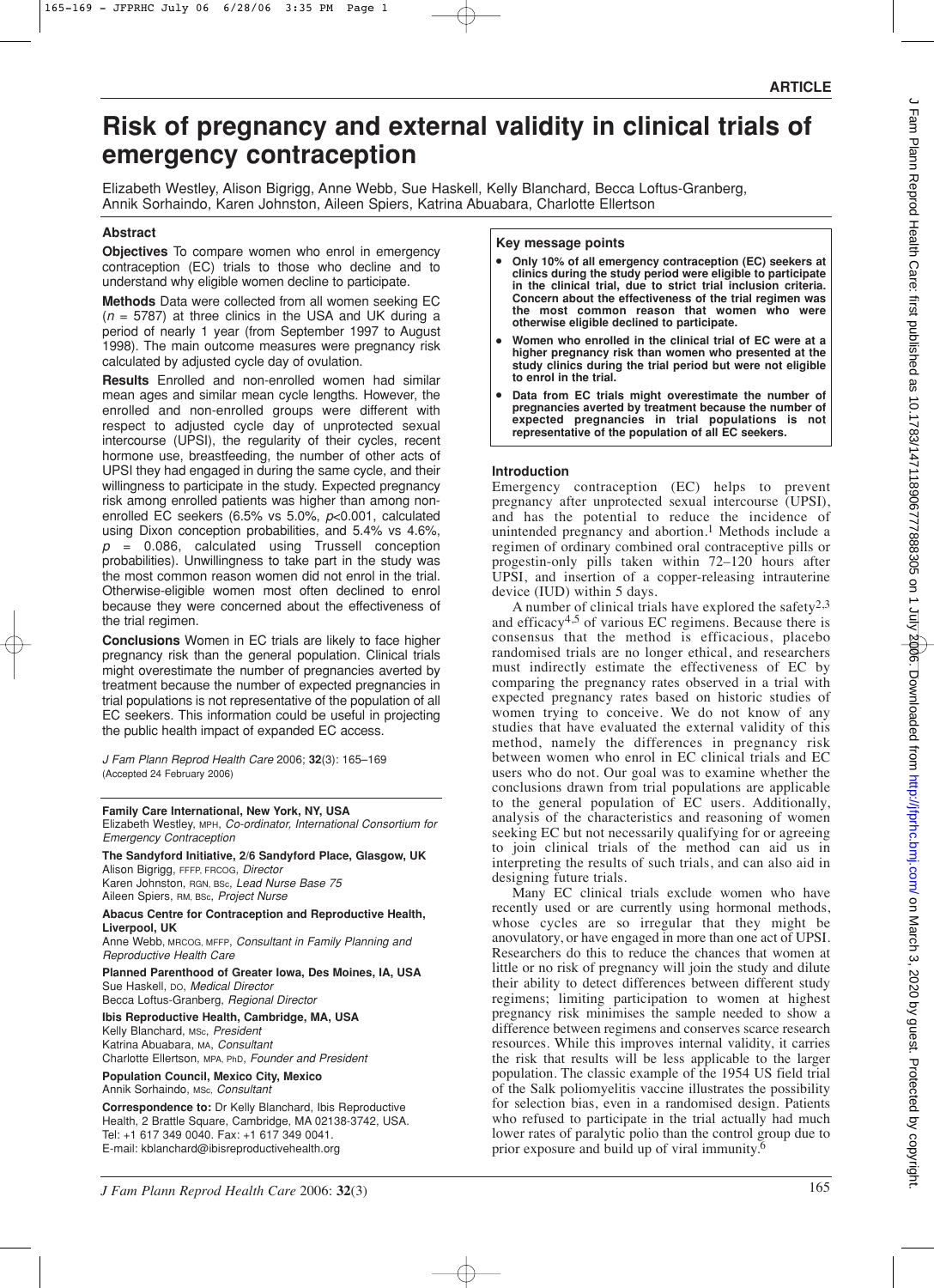## **ARTICLE**

The first question our study addressed is: Do women who enrol in EC clinical trials differ from those who do not, particularly with regard to their risk of pregnancy? Such data are required to accurately forecast the programme benefits of switching from one EC regimen to another with different effectiveness. If, for instance, 50% of typical EC seekers are actually already at no appreciable risk of pregnancy, then reducing their already negligible risk by 75% through giving them Yuzpe EC would avert nearly as many pregnancies as would giving them the possibly more effective but pricier levonorgestrel EC.

The second question our research addressed is: Why do otherwise-eligible women decline to participate in trials? We collected information on women's reasons for declining to join our clinical trial. If practical concerns, such as burdensome visit schedules, deter otherwise eligible women, study logistics could perhaps be streamlined to facilitate participation, saving recruitment costs and increasing external validity.

The EC literature contains much information on typical EC clients in the UK. In the USA, however, data are scarce. 7 Our study provides a brief characterisation of EC clients from one site in the USA. Additional details regarding the difference between USA and UK users from this trial are published elsewhere. 8

## **Methods**

Working in both the USA and the UK, we fielded a large clinical trial of three modifications to the Yuzpe EC regimen, the details of which are described elsewhere. 9 During the initial months of this study, from September 1997 to August 1998, we collected data from all women who came to the three original trial clinics (Glasgow, Liverpool and Iowa) seeking EC. We only enrolled women who met strict eligibility criteria: aged 16–45 years old (18–45 years at USA sites); had regular cycles (varying by no more than 3 days) between 21 and 35 days in length; arrived at the clinic within 120 hours after the first act of UPSI, which occurred between adjusted cycle Days 5 and 21 of the woman's current cycle; willing to abstain from further UPSI during the treatment cycle; and willing to keep a diary of side effects. We excluded women who had used any form of hormonal contraception in the past 2 months, or had not had two regular periods before arriving at the study clinic for EC. Finally, in order to enrol, women had to be available for follow-up and willing to take part in the study.

We compiled information from a number of instruments used in the larger study, including: a short checklist (completed by the clinic receptionists, non-study nurses or the client herself), a client interview using the structured eligibility questionnaire designed for the trial and/or a review of the woman's clinic chart. The total amount of data available for each woman varied. The data source, whether interview, checklist or chart review, had a significant impact on the data available (Table 1). In some cases the data collection instrument was not completed, for

**Table 1** *Data sources, by collection instrument and clinic location*

| <b>Instruments</b><br>(% of data from source) | Eligibility questionnaire $(38\%)^a$<br>Receptionist checklist (36%) <sup>a</sup><br>Checklist and chart review $(22\%)^a$<br>Chart review $(4\%)^b$ |
|-----------------------------------------------|------------------------------------------------------------------------------------------------------------------------------------------------------|
| Clinic locations (dates)                      | Iowa (September 1997–August 1998)<br>Glasgow (September 1997–May 1998)<br>Liverpool (October 1997–May 1998)                                          |

aIncludes general information on emergency contraception (EC) seekers: age, cycle information and willingness to participate in the trial. bIncludes general information on EC seekers: age and cycle information.



**Figure 1** *Conception probabilities by cycle day and method of calculation*

example, when a woman was determined ineligible based on initial questions. Sample sizes are included in all tables to provide an indication of how much complete information was available for each analysis.

At the time we designed the clinical trial, researchers were using Dixon *et al.'s* method of assessing pregnancy risk.10 With this method, women are considered at risk of pregnancy if their adjusted cycle day of UPSI falls between the 5th and 20th day of a 28-day cycle. For this analysis, we standardised women's reported cycle lengths to a 28-day cycle by subtracting the actual cycle length from 28. To calculate the adjusted cycle day of UPSI, we added the standardised cycle length to the difference between the first day of the last period and the day of UPSI.

Dixon created a single set of conception probabilities by day of UPSI by combining data from several published studies.11–13 An error distribution was added to account for the biological variability of ovulation day. In EC trials, it is often not known exactly when ovulation occurs, as it is difficult to determine retrospectively.

Trussell *et al* .14 later published pregnancy risk estimates based on the North Carolina Early Pregnancy Study, a prospective cohort study conducted to determine the risk of early loss of pregnancy among healthy women. We used contraception probabilities for recognisable conceptions; these estimates do not include early pregnancy losses that were not likely to have been detected by the women themselves. We do not have good data to support which set of contraception probabilities might be more relevant for the population of women in our study, so we used both the classic Dixon method and newer Trussell estimates that have been employed in a number of EC efficacy calculations.<sup>4,5</sup> Figure 1 shows the difference between the two sets of estimates.

The trial was originally designed to detect differences between treatment regimens and the overall power and sample size were determined based on those outcomes. 9 For the purposes of this study, and based on what was logistically feasible, we simply collected data from all women seeking EC at the study clinics during the first 6 months of the trial recruitment period. A total of 5787 women visited the study clinics during this period, and we were able to collect data on the date of UPSI from 4372 women. This sample size gives us 95% power to detect a difference of 0.57% around an expected pregnancy risk of 5%.15

We analysed data using the Statistical Package for the Social Sciences (SPSS ®, version 9.0; SPSS Inc., Chicago, IL, USA, 1999). Some women came to the study sites for EC more than once during the data collection period. In certain cases we analysed data by individual woman, and in others we analysed data by visit. We indicate the unit of analysis on all tables and use the term 'seekers' in cases where all data points were analysed and the term 'women' in cases where repeat visits were excluded. We coded and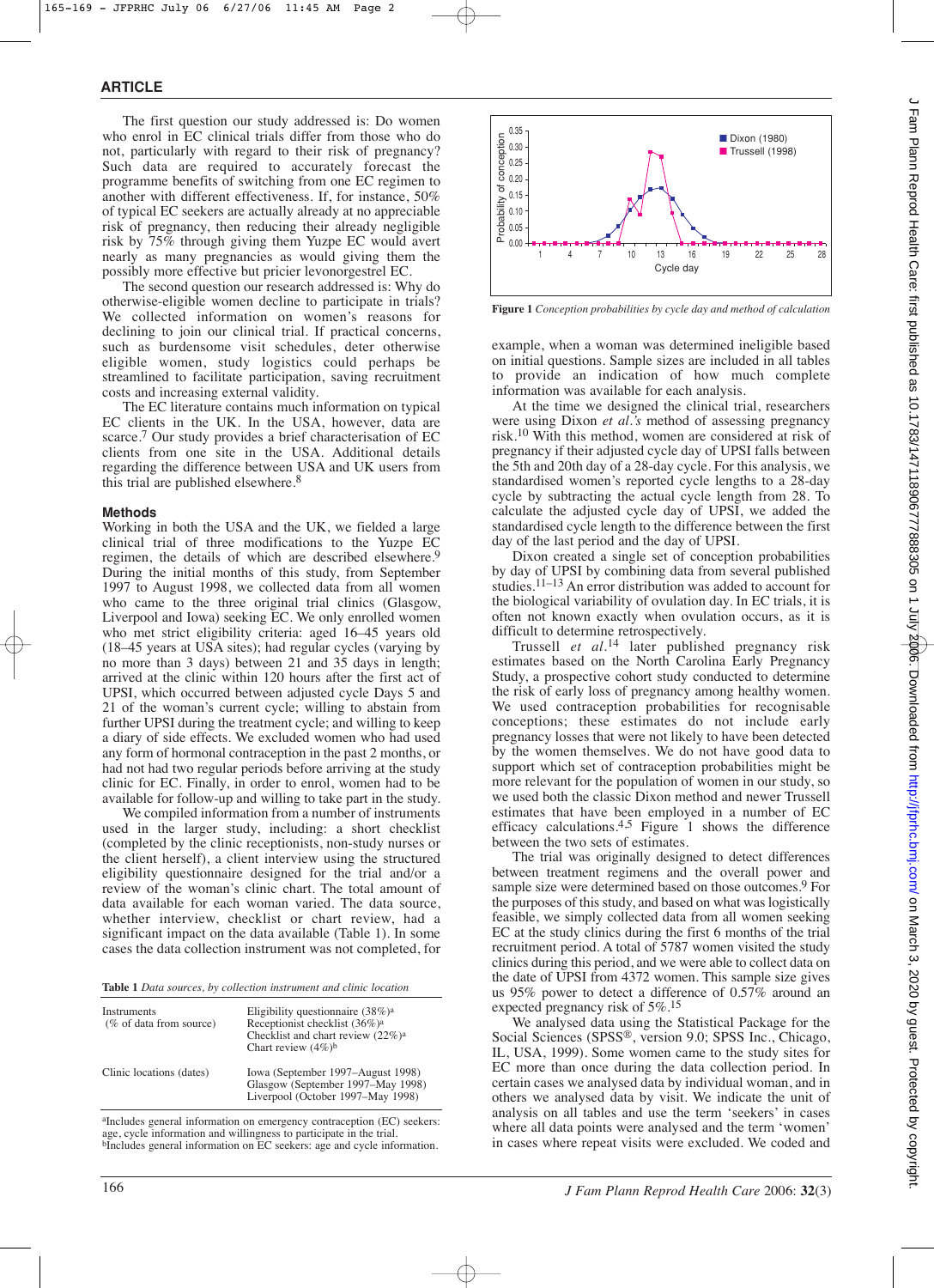| onca women's characterismes compared to chroned women's characterismes, of suc |                              |                         |                              |                        |                             |                        |                              |                         |
|--------------------------------------------------------------------------------|------------------------------|-------------------------|------------------------------|------------------------|-----------------------------|------------------------|------------------------------|-------------------------|
| Characteristic                                                                 | Glasgow, UK                  |                         | Liverpool, UK                |                        | Iowa, USA                   |                        | Overall                      |                         |
|                                                                                | Non-enrolled<br>$(n = 3065)$ | Enrolled<br>$(n = 255)$ | Non-enrolled<br>$(n = 1402)$ | Enrolled<br>$(n = 80)$ | Non-enrolled<br>$(n = 522)$ | Enrolled<br>$(n = 59)$ | Non-enrolled<br>$(n = 4989)$ | Enrolled<br>$(n = 394)$ |
| Age (mean, range)                                                              | $23, 13 - 50$                | 24, 16–43               | $22, 14 - 51$                | $22.16 - 39$           | $21.13 - 43$                | $22, 18 - 37$          | $22, 13 - 51$                | 24, 16 - 43             |
|                                                                                | $(n = 394)$                  | $(n = 3046)$            | $(n = 255)$                  | $(n = 1390)$           | $(n = 80)$                  | $(n = 515)$            | $(n = 59)$                   | $(n = 4951)$            |
| Cycle length                                                                   | $28, 14 - 150$               | $28, 23 - 34$           | $29, 12 - 68$                | $28, 25 - 32$          | $29, 15 - 90$               | $28, 24 - 34$          | $28, 12 - 150$               | $28, 23 - 34$           |
| (mean, range)                                                                  | $(n = 2757)$                 | $(n = 255)$             | $(n = 1158)$                 | $(n = 80)$             | $(n = 467)$                 | $(n = 59)$             | $(n = 4382)$                 | $(n = 394)$             |
| Adjusted day of UPSI <sup>a</sup>                                              | $15, 1 - 28$                 | $13,6-19$               | $15, 1 - 28$                 | $13,6-20$              | $15, 1-28$                  | $14,6-21$              | $15, 1-28$                   | $13,6-21$               |
| (mean, range)                                                                  | $(n = 2395)$                 | $(n = 255)$             | $(n = 886)$                  | $(n = 80)$             | $(n = 379)$                 | $(n = 59)$             | $(n = 3660)$                 | $(n = 394)$             |
| Regular cycles $(\%)^{a,b}$                                                    | 74.5                         | 100                     | 61                           | 100                    | 70.8                        | 100                    | 69.5                         | 100                     |
|                                                                                | $(n = 1383)$                 | $(n = 255)$             | $(n = 895)$                  | $(n = 80)$             | $(n = 476)$                 | $(n = 59)$             | $(n = 2754)$                 | $(n = 394)$             |
| Recent hormone use $(\%)^{a,b}$                                                | 33.6                         | $\Omega$                | 36.7                         | $\Omega$               | 38.9                        | $\Omega$               | 34.9                         | $\Omega$                |
|                                                                                | $(n = 2923)$                 | $(n = 255)$             | $(n = 1105)$                 | $(n = 80)$             | $(n = 447)$                 | $(n = 59)$             | $(n = 4475)$                 | $(n = 394)$             |
| Breastfeeding $(\%)^{a,b}$                                                     | 0.5                          | $\Omega$                | $\Omega$                     | $\Omega$               | 1.3                         | $\Omega$               | 0.5                          | $\Omega$                |
|                                                                                | $(n = 1107)$                 | $(n = 255)$             | $(n = 686)$                  | $(n = 80)$             | $(n = 388)$                 | $(n = 59)$             | $(n = 2181)$                 | $(n = 394)$             |
| Other acts of UPSI $(\%)^{a,b}$                                                | 3.5                          | $\Omega$                | 6.5                          | $\Omega$               | 17.9                        | $\Omega$               | 7.1                          | $\Omega$                |
|                                                                                | $(n = 1164)$                 | $(n = 255)$             | $(n = 856)$                  | $(n = 80)$             | $(n = 418)$                 | $(n = 59)$             | $(n = 2438)$                 | $(n = 394)$             |
| Willing to participate $(\%)^{a,b}$                                            | 27.8                         | 100                     | 25.3                         | 100                    | 52.7                        | 100                    | 29.1                         | 100                     |
|                                                                                | $(n = 2988)$                 | $(n = 255)$             | $(n = 1402)$                 | $(n = 80)$             | $(n = 364)$                 | $(n = 59)$             | $(n = 4678)$                 | $(n = 392)$             |

**Table 2** *Non-enrolled women's characteristics compared to enrolled women's characteristics, by site*

The totals do not include multiple visits made by the same woman. <sup>a</sup>Eligibility criteria for enrolment in clinical trial. <sup>b</sup>Valid percentages (exclude missing values). UPSI, unprotected sexual intercourse.

analysed open-ended survey questions using standard methods of content analysis. Basic descriptive statistical analysis focused on differences between enrolled and nonenrolled study populations, including reasons for non-eligibility, lack of interest and pregnancy risk. To pair our data on pregnancy risk with the contraception estimates we assumed ovulation occurred on Day 14 of the adjusted cycle. We then calculated expected pregnancy risk among enrolled and non-enrolled EC seekers by summing the product of the number of reported acts of UPSI and the conception probability for each adjusted cycle day. The results were compared using two-sided Student's *t*-tests.

The Population Council Institutional Review Board approved the protocol for this study. In addition, the study was approved by relevant local ethical review committees at the study clinics.

## **Results**

During the study period, 5383 women requested EC at 5787 visits to the study clinics. At the Glasgow site, 255

**Table 3** *Reasons emergency contraception seekers did not enrol in the clinical trial*

| Reason                                               | Frequency<br>(n) | Total<br>(n) | %    |
|------------------------------------------------------|------------------|--------------|------|
| Unwilling to participate in a study                  | 3565             | 5032         | 70.8 |
| Unwilling to keep a diary of side effects            | 1217             | 1877         | 64.8 |
| Unwilling to come in for follow-up                   | 1103             | 1723         | 64.0 |
| Adjusted day of UPSI outside range <sup>a</sup>      | 1985             | 4553         | 43.6 |
| Hormone use in the last 2 months                     | 1836             | 4851         | 37.8 |
| Did not have two regular menstrual cycles            | 892              | 2909         | 30.7 |
| Cycle length not between 21 and 35 days              | 774              | 5011         | 15.4 |
| Unwilling to use barrier method until next<br>menses | 175              | 1957         | 8.9  |
| Multiple acts of UPSI during study cycle             | 189              | 2563         | 7.4  |
| Age <sup>b</sup>                                     | 276              | 5345         | 5.2  |
| Currently breastfeeding                              | 12               | 2295         | 0.5  |

The total column refers to the number of data points available for each exclusion criterion. UPSI, unprotected sexual intercourse. aParticipants excluded if act of UPSI did not occur between adjusted cycle

Days 5 and 20.

bMinimum age for trial enrolment in UK was 16 years and in USA 18 years.

(7.7%) women enrolled in the clinical trial, as did 80 (5.4%) in Liverpool and 59 (10.2%) in Iowa. Women who enrolled in the trial were approximately the same age and had approximately the same mean cycle length as those who did not enrol but, on average, non-enrolled women engaged in UPSI later in their cycles. As would be expected based on the trial exclusion criteria, non-enrolled women reported more irregular cycles, more recent hormone use, more breastfeeding and additional acts of UPSI during the study cycle (Table 2). Additional information on the differences between trial subpopulations has been published elsewhere. 8

Due to strict inclusion criteria, only 559 of the EC seekers (i.e. 9.7% of the total) were eligible to participate in the clinical trial. Table 3 shows the amount of data available for each exclusion criterion and the most commonly recorded reasons EC seekers were not enrolled in the trial. As described in the Methods section, the amount of data available for each EC seeker varied depending on the data collection instrument used. If a woman was considered ineligible based on one criterion, additional information regarding other exclusion criteria may not have been recorded.

The majority of women (73.0%) who were eligible enrolled in the clinical trial. There were 151 EC seekers

**Table 4** *Reasons otherwise-eligible emergency contraception seekers were not willing to join the trial*

| Reason                                         | % ( $n = 109$ ) |
|------------------------------------------------|-----------------|
| Concerned about effectiveness of trial regimen | 38.5            |
| Prefers regular hormonal EC regimen or IUD     | 34.9            |
| Does not have time, not conducive to lifestyle | 14.7            |
| Anxious or worried                             | 8.3             |
| Does not want to be in the study               | 7.3             |
| Against using EC                               | 5.5             |
| Unavailable for follow-up                      | 2.8             |
| Other                                          | 0.9             |
| Took EC before                                 | 0.0             |

The percentage figures refer to the ratio of replies to number of respondents. These figures do not total 100% as multiple responses were accepted. EC, emergency contraception; IUD, intrauterine device.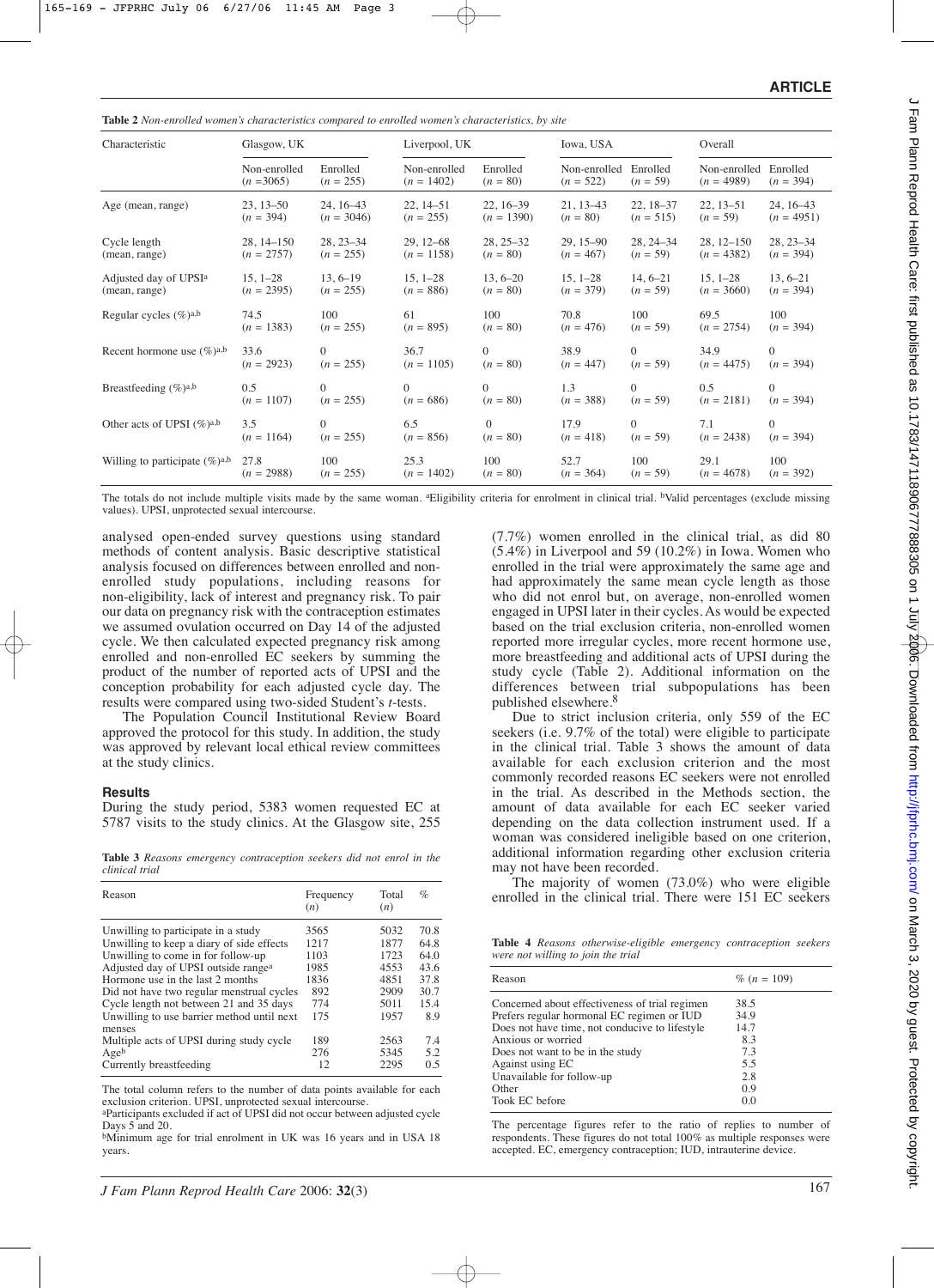# **ARTICLE**

**Table 5** *Expected pregnancy rate among emergency contraception seekers, by trial enrolment and eligibility*

| Conception probabilities <sup>a</sup>    | Total $(n)$ | Available data $(n)$ | Pregnancy risk $(\% )$ | $t$ value <sup>d</sup> | Significance |
|------------------------------------------|-------------|----------------------|------------------------|------------------------|--------------|
| Dixon conception estimates $(1980)^b$    |             |                      |                        |                        |              |
| Enrolled                                 | 408         | 408                  | 6.46                   |                        |              |
| Not enrolled: all women                  | 5379        | 3964                 | 4.97                   | $-4.518$               | < 0.001      |
| Not enrolled: UPSI between Days 5 and 21 | 3366        | 2958                 | 6.66                   | 0.603                  | 0.547        |
| Not enrolled: only eligible women        | 559         | 137                  | 8.24                   | 2.933                  | 0.004        |
| Trussell conception estimates $(1996)^c$ |             |                      |                        |                        |              |
| Enrolled                                 | 408         | 408                  | 5.41                   |                        |              |
| Not enrolled: all women                  | 5379        | 3964                 | 4.60                   | $-1.718$               | 0.086        |
| Not enrolled: UPSI between Days 5 and 21 | 3366        | 2958                 | 6.17                   | 1.462                  | 0.144        |
| Not enrolled: only eligible women        | 559         | 137                  | 7.60                   | 2.305                  | 0.022        |

<sup>a</sup>Assumed ovulation occurred on Day 14. <sup>b</sup>Weighted average. <sup>c</sup>Includes only clinically recognisable pregnancies. <sup>d</sup>Two-sided t-tests comparing not enrolled to enrolled women's pregnancy risk. UPSI, unprotected sexual intercourse.

who met all the inclusion criteria for the trial except willingness to participate (i.e. 27% of those who would have been eligible for the trial did not enrol). These women were asked an open-ended question about why they did not care to participate. As shown in Table 4 for the 109 women for whom data were available, the most common reasons eligible women cited for not wanting to participate in the trial included concerns about the effectiveness of the trial regimen (39% of respondents), preference for the 'standard' hormonal EC regimen or IUD (34%), time or lifestyle constraints (15%) and concerns about participating in the trial (8%).

Over three-quarters (77%) of all EC seekers engaged in UPSI between adjusted cycle Days 5 and 21 (Figure 2). Non-enrolled women as a group were at a lower risk of pregnancy based on cycle day than enrolled women because non-enrolled women had sex on days that carried little pregnancy risk (Table 5). The average expected pregnancy rate, calculated using the Dixon method, was 5.0% for non-enrolled women and 6.5% for enrolled women (*p*<0.001). The average expected pregnancy rate using the Trussell conception probabilities was 4.6% for non-enrolled women and  $5.4\%$  for enrolled women ( $p =$ 0.086).

We also compared the pregnancy risk of two subgroups of non-enrolled women to enrolled women. Non-enrolled women who had UPSI in the same Day 5–21 window had a similar pregnancy risk based on cycle day as enrolled women. All women who arrived at the clinic were offered EC, including those who had UPSI outside the Day 5–21 window. Unfortunately, we do not have information on the percentage of women not enrolled in the trial who actually



**Figure 2** *Adjusted cycle day of unprotected sexual intercourse among enrolled and non-enrolled emergency contraception (EC) seekers*

took the product, nor do we know the pregnancy outcomes. Eligible, but not enrolled women had a significantly higher pregnancy risk than those who enrolled in the trial. The most common reasons cited among these women for not enrolling in the trial included concerns about the effectiveness of the trial regimen and a preference for the regular regimen.

## **Discussion**

Researchers usually express EC effectiveness as the 'prevented fraction' or proportion of pregnancies averted by treatment (i.e. 1 – observed pregnancies/expected pregnancies). Although we were unable to collect data on the number of observed pregnancies in the general population of all EC seekers to compare to the number of observed pregnancies in the trial, we can compare the number of expected pregnancies in each population. As described above, researchers typically calculate the number of expected pregnancies using reported cycle day of UPSI and conception probabilities. In our study, women enrolled in the clinical trial faced a 5.4–6.5% risk of pregnancy, while women who did not enrol in our trial faced a 4.6–5.0% risk of pregnancy. If EC has the same efficacy in both populations, we would expect treatment to reduce the number of expected pregnancies by the same fraction in both populations. If the expected pregnancy rate in the general population is smaller than the expected pregnancy rate in a clinical trial then the number of averted pregnancies will be smaller as well. Clinical trials may overestimate the number of pregnancies averted with increased access to EC. In fact, these results suggest that the general population of EC users is likely to have even lower rates of pregnancy than have been seen in clinical trials. Consequently the cost effectiveness of EC in the general population may be overestimated as well.16–20

Alternatively, non-enrolled women may be at higher risk of pregnancy than women in EC clinical trials because they are ineligible to enrol due to additional acts of UPSI in a cycle or because they decline to enrol, preferring a 'proven' EC regimen over an experimental regimen. In all randomised EC trials, as in our trial, enrolment is restricted to women who have only had one act of UPSI 72 (or 120) hours before they present at the clinic. Overall, 7.1% of the women of the women presenting at our study clinics reported acts of UPSI earlier in the cycle, in addition to the act of UPSI that led them to seek care. If women are using EC after only a proportion of acts of UPSI, they may not be significantly reducing their overall risk of unintended pregnancy, despite high efficacy of and good access to EC. Repeat use of EC for all acts of UPSI should be encouraged.20

Our results also showed that eligible, but not enrolled women had a significantly higher pregnancy risk than those